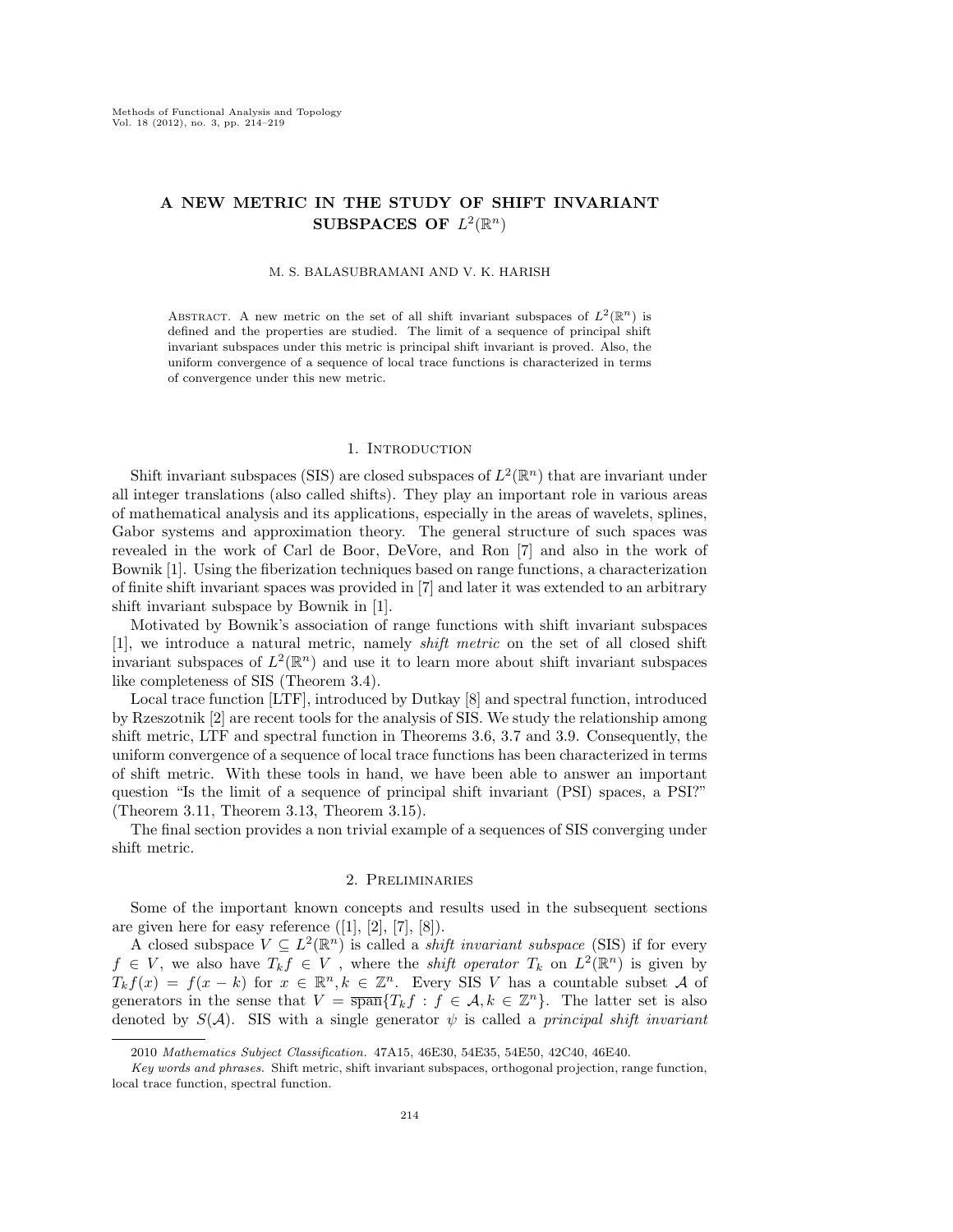(PSI) space and is denoted by  $\langle \psi \rangle$ . Every SIS has an orthogonal decomposition in terms of countable number of PSI spaces where the generator of each PSI space is quasi orthogonal.

Range function  $J : \mathbb{T}^n \longrightarrow C(l^2(\mathbb{Z}^n))$ , the set of all closed subspaces of  $l^2(\mathbb{Z}^n)$ , is an important tool in the characterization of SIS. Using the isometric isomorphism  $\tau: L^2(\mathbb{R}^n) \to L^2(\mathbb{T}^n, l^2(\mathbb{Z}^n))$  given by  $\tau f(\xi) = (\hat{f}(\xi + k))_{k \in \mathbb{Z}^n}$ , with  $f \in L^2(\mathbb{R}^n)$ ,  $\xi \in \mathbb{T}^n$ , the following characterization of SIS is proved in [1].

**Proposition 2.1.** *V* is a  $SIS \iff$  there exists some measurable range function J such that  $V = \{f \in L^2(\mathbb{R}^n) : \tau f(x) \in J(x) \text{ a.e } x \in \mathbb{T}^n\}$ . Identifying the range functions that are equal almost everywhere, the correspondence between shift invariant subspaces and measurable range functions is one-one and onto.

Since then, various tools were being developed to extract information about the structure of SIS. The dimension function  $dim_V(\xi) := dim(J(\xi)), \xi \in \mathbb{T}^n$  measures the "size" of V by counting the 'fibers'  $J(\xi)$  of V whereas the spectral function, whose definition is given below, measures the "localized size "of the SIS.

**Definition 2.2.** Suppose  $V \subset L^2(\mathbb{R}^n)$  is shift invariant with range function J with projection  $P_{J(\xi)}$ ,  $\xi \in \mathbb{T}^n$ . The spectral function of V is the measurable mapping  $\sigma_V$ :  $\mathbb{R}^n \longrightarrow [0,1]$  given by  $\sigma_V(\xi + k) = ||P_{J(\xi)}e_k||^2$ ,  $\xi \in \mathbb{T}^n$ ,  $k \in \mathbb{Z}^n$  where  $(e_k)_k$  is the standard orthonormal basis of  $l^2(\mathbb{Z}^n)$ .

For computing the spectral function of a PSI space  $V = \langle \phi \rangle$ , the formula

$$
\sigma_V(\xi) = \begin{cases} |\hat{\phi}(\xi)|^2 (\sum_k |\hat{\phi}(\xi + k)|^2)^{-1}, & \xi \in \text{supp}(\hat{\phi})\\ 0, & \text{otherwise} \end{cases}
$$

can be used. It is additive on countable orthogonal sums.

The Local Trace Function (LTF)  $\tau_{V,T}$  associated with a SIS V and a positive operator T on  $l^2(\mathbb{Z}^n)$  is the map  $\tau_{V,T}(\xi) = \text{Trace}(TP_{J(\xi)})$  from  $\mathbb{T}^n$  to  $[0,\infty]$  where  $P_{J(\xi)}$  is the projection onto the fiber space  $J(\xi)$  of V. In the special case when  $T = P_f$  where  $P_f(v) = \langle v, f \rangle f$ , it is called *restricted local trace function* and is denoted by  $\tau_{V,f}$ . Besides being more general than both dimension function and spectral function, the local trace function completely determines the SIS: two SIS are equal if and only if their local trace functions are equal.

### 3. The Shift Metric

 $SI(\mathbb{R}^n)$  is the collection of all shift invariant subspaces of  $L^2(\mathbb{R}^n)$  and  $PSI(\mathbb{R}^n)$ , the collection of all principal shift invariant spaces of  $L^2(\mathbb{R}^n)$ .

In the following proposition, we introduce *shift metric*, a new tool for the analysis of shift invariant subspaces.

**Lemma 3.1.** Let V and W be two shift invariant subspaces of  $L^2(\mathbb{R}^n)$  and let  $J_V$  and  $J_W$  be the measurable range functions associated with these subspaces (identified as equal if  $J_V(\xi) = J_W(\xi)$  for a.e  $\xi \in \mathbb{T}^n$ . For  $\xi \in \mathbb{T}^n$ , let  $P_{J_V(\xi)}$ ,  $P_{J_W(\xi)}$  be the orthogonal projections onto  $J_V(\xi)$  and  $J_W(\xi)$  respectively. Define  $\theta$  as

$$
\theta(V,W) = \inf \{ \alpha > 0 : m(\{\xi \in \mathbb{T}^n : ||P_{J_V(\xi)} - P_{J_W(\xi)}|| > \alpha \}) = 0 \},
$$

where  $\|.\|$  denotes the operator norm and m the Lebesgue measure. Then  $\theta$  is a metric on  $SI(\mathbb{R}^n)$ .  $\theta$  is called the shift metric.

*Proof.* That  $\theta(V, W) \geq 0$  follows from definition.

For  $V, W \in SI(\mathbb{R}^n)$ , if  $\theta(V, W) = 0$ , one can find a sequence  $(\alpha_n)$  of positive numbers converging to 0 and a set E of zero measure such that  $||P_{J_V(\xi)} - P_{J_W(\xi)}|| \leq \alpha_n \forall n \in \mathbb{N}$ N and for  $\xi \notin E$ . It follows that  $||P_{J_V(\xi)} - P_{J_W(\xi)}|| = 0$  for a.e  $\xi \in \mathbb{T}^n$  and hence  $V = W$ .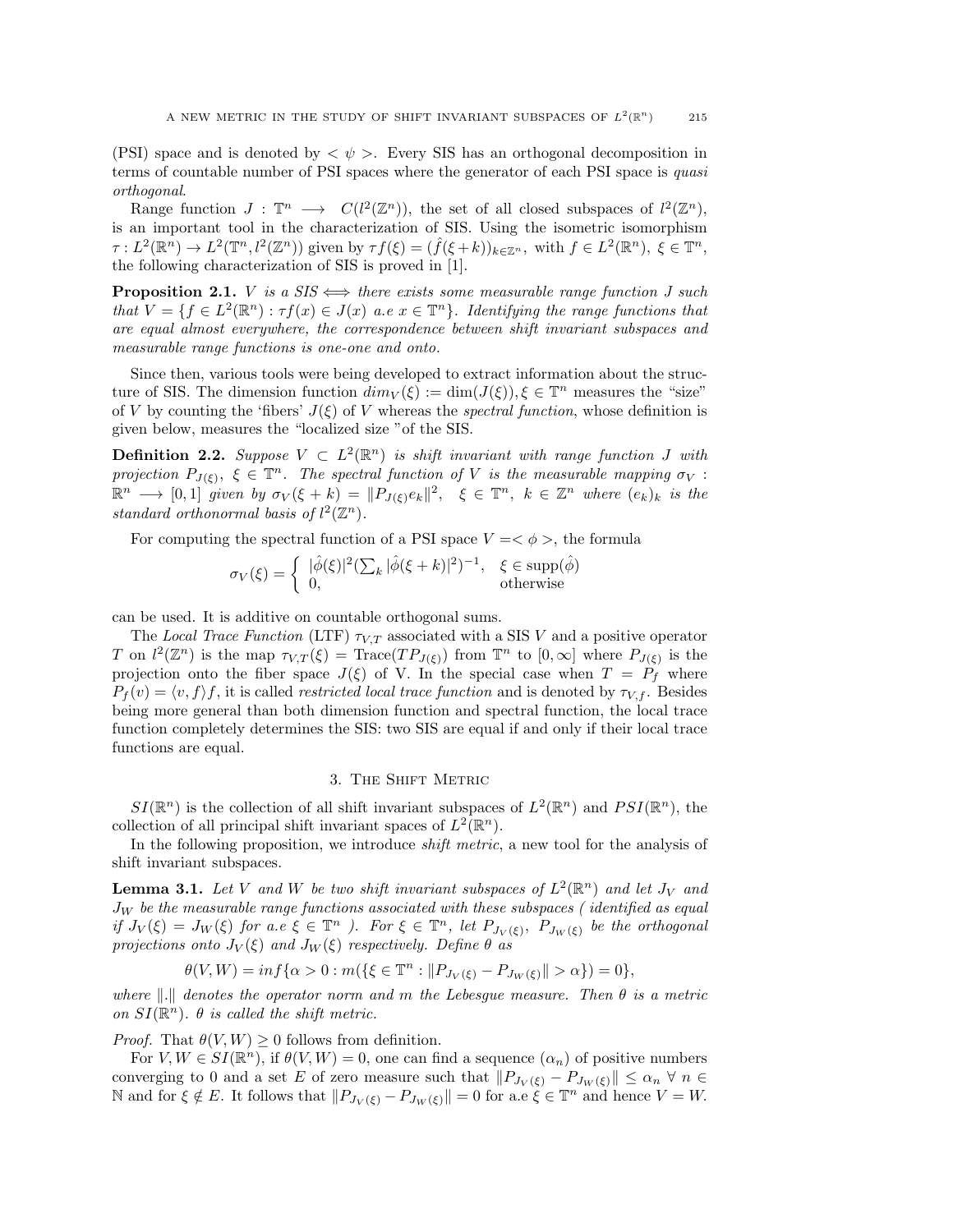On the other hand,  $V = W$  implies  $J_V(\xi) = J_W(\xi)$  a.e  $\xi \in \mathbb{T}^n$  which in turn implies that  $||P_{J_V(\xi)} - P_{J_W(\xi)}|| > 0$  only on a set of measure 0. Hence  $\theta(V, W) = 0$ . For  $U, V, W \in SI(\mathbb{R}^n)$  and  $\epsilon > 0$ , one can get  $M_1, M_2 > 0$  such that

$$
M_1 < \theta(V, U) + \frac{\epsilon}{2}, \quad M_2 < \theta(U, W) + \frac{\epsilon}{2},
$$
\n
$$
m(\{\xi \in \mathbb{T}^n : \|P_{J_V(\xi)} - P_{J_U(\xi)}\| > M_1\}) = 0,
$$
\n
$$
m(\{\xi \in \mathbb{T}^n : \|P_{J_U(\xi)} - P_{J_W(\xi)}\| > M_2\}) = 0.
$$

Applying triangle inequality for norm gives  $||P_{J_V(\xi)} - P_{J_W(\xi)}|| \leq M_1 + M_2$  for a.e  $\xi \in \mathbb{T}^n$ . It follows that  $\theta(V, W) \leq \theta(V, U) + \theta(U, W)$ 

 $\theta(V, U) = \theta(U, V)$  follows from the property of the norm.

**Remark 3.2.** Let  $\theta$  denote the shift metric on  $SI(\mathbb{R}^n)$ . For  $V, W \in SI(\mathbb{R}^n)$ , we have  $\theta(V,W) \leq \epsilon \Longleftrightarrow \|P_{J_V(\xi)} - P_{J_W(\xi)}\| \leq \epsilon \, a.e \, \xi \in \mathbb{T}^n.$ 

The following proposition is used in the proof of next theorem.

**Proposition 3.3.** Let  $(J_n)_n$  be a sequence of measurable range functions and  $(P_n)_n$  be the corresponding sequence of orthogonal projections onto  $J_n$ 's. Suppose  $(P_n(\xi))$  converge to the orthogonal projection  $P(\xi)$  under the operator norm for every  $\xi \in \mathbb{T}^n$ . If  $J(\xi)$  is the range of  $P(\xi)$ , then J is a measurable range function.

*Proof.* Let  $a \in l^2(\mathbb{Z}^n)$  be arbitrary. Setting  $F_n(\xi) = P_n(\xi)a$  and  $F(\xi) = P(\xi)a$ , we have  $||F_n(\xi) - F(\xi)|| \leq ||P_n(\xi) - P(\xi)|| ||a||$ . It now follows that  $F(\xi) = \lim F_n(\xi)$ . Thus F is the limit of a sequence  $(F_n)$  of vector measurable functions and hence vector measurable. That is  $J$  is measurable.

**Theorem 3.4.**  $SI(\mathbb{R}^n)$ , the collection of all shift invariant subspaces of  $L^2(\mathbb{R}^n)$ , is complete under shift metric.

*Proof.* Suppose  $(V_n)$  is Cauchy in  $SI(\mathbb{R}^n)$ . Then  $(P_{J_{V_n}(\xi)})$  is Cauchy in the Banach space  $BL(l^2(\mathbb{Z}^n))$  and hence converges to an orthogonal projection  $P(\xi)$  for a.e  $\xi \in \mathbb{T}^n$ . If  $J(\xi)$ is the closed subspace of  $l^2(\mathbb{Z}^n)$  associated with the orthogonal projection  $P(\xi)$ , then

$$
V := \{ f \in L^2(\mathbb{R}^n) | \tau f(\xi) \in J(\xi) \text{ a.e } \xi \in \mathbb{T}^n \}
$$

is a SIS. From uniqueness of range functions, we have  $J_V(\xi) = J(\xi)$  for a.e  $\xi \in \mathbb{T}^n$  and hence  $P_{J_V}(\xi) = P(\xi)$  for a.e  $\xi \in \mathbb{T}^n$ . Consequently,  $(V_n)$  converges to V under the shift metric.  $\Box$ 

## **Proposition 3.5.**  $SI(\mathbb{R}^n)$  is not compact under shift metric topology.

*Proof.* It is enough to show that  $SI(\mathbb{R}^n)$  is not totally bounded under shift metric. First choose a countable basis  $\{\phi_1, \phi_2, \phi_3, \ldots, \ldots, \ldots\}$  for  $L^2(\mathbb{R}^n)$  which exists as  $L^2(\mathbb{R}^n)$ is a separable Hilbert space. Set  $V_m = \mathcal{S}(\mathcal{A}_m)$  where  $\mathcal{A}_m = {\phi_1, \phi_2, \dots, \phi_m}$ . Then  $V_m \subset V_{m+1} \ \forall \ m \text{ and hence } ||P_{J_{V_m}(\xi)} - P_{J_{V_{m+1}}(\xi)}|| = 1, \ \forall \ \xi \in \mathbb{T}^n \$  (Theorem 4.30 (c) [11]). That is  $\theta(V_m, V_{m+1}) = 1 \ \forall \ m$ . Hence for  $\epsilon = \frac{1}{2}$ , no finite collection of  $\epsilon$ - balls can contain all  $V_m$  's.

Now we discuss the behavior of spectral function and local trace functions with respect to limits under the hypothesis of convergence of the spaces in the shift metric.

**Theorem 3.6.** Let  $(V_n)$  be a sequence of shift invariant subspaces converging to a shift invariant subspace V under the shift metric. For any  $f \in l^2(\mathbb{Z}^n)$ , the restricted local trace function  $\tau_{V_n,f}$  converges uniformly to  $\tau_{V,f}$  in  $\mathbb{T}^n$ , except possibly on a set of measure 0.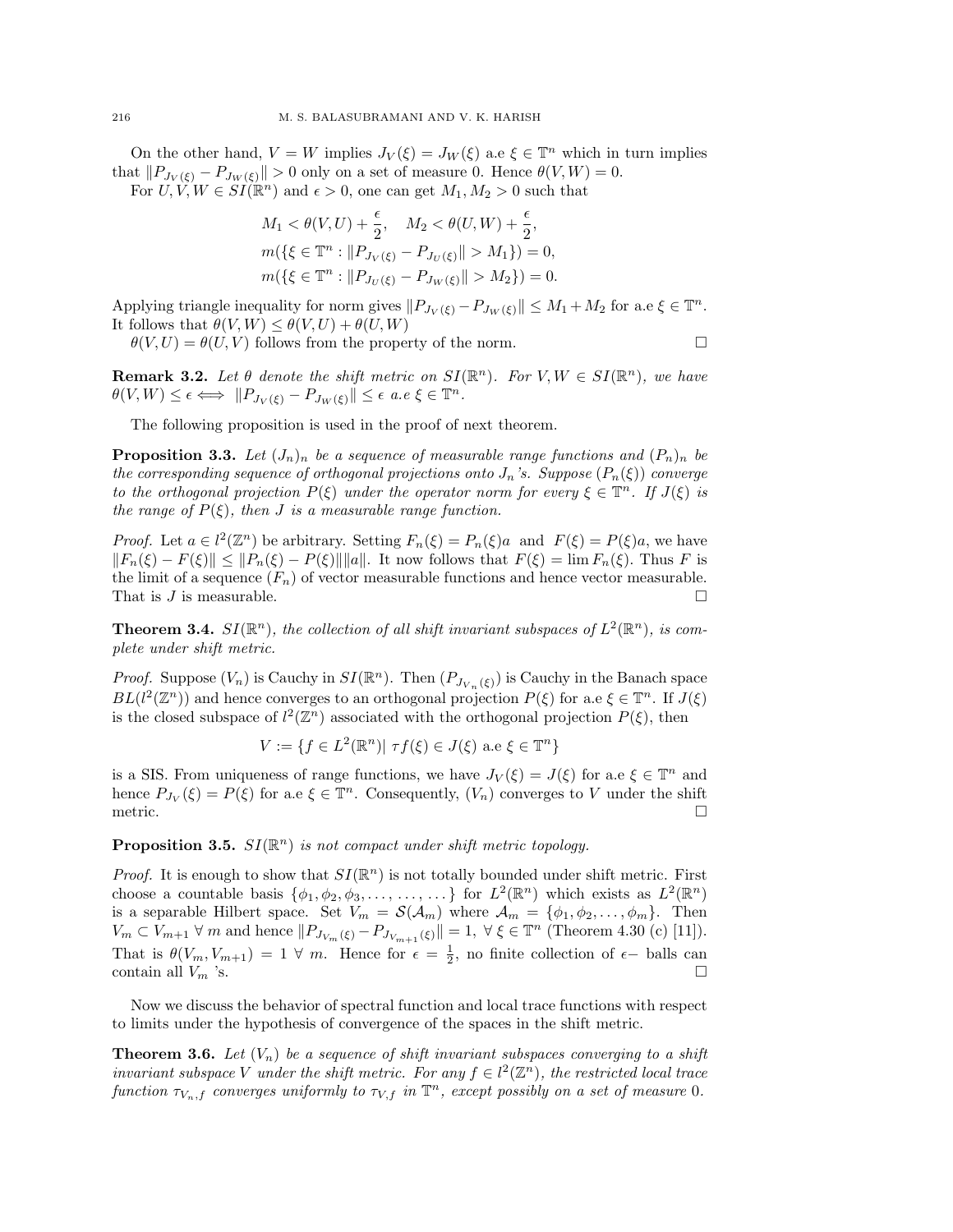Proof. Since  $\tau_{V,f}(\xi) = \langle f, P_{J_V(\xi)}f \rangle$  a.e.  $\xi \in \mathbb{T}^n$ ,  $|\tau_{V_n,f}(\xi)-\tau_{V,f}(\xi)| \ \leq \|f\|^2 (\|P_{J_{V_n}(\xi)}-P_{J_{V}(\xi)}\|) \ \ \text{a.e} \ \ \xi \in \mathbb{T}^n$  $\leq ||f||^2 \theta(V_n, V)$  a.e  $\xi \in \mathbb{T}^n$ .

The uniform convergence of local trace functions follows from this.  $\Box$ 

**Theorem 3.7.** Let  $(V_n)$  be a sequence of shift invariant subspaces converging to a shift invariant subspace V under shift metric. Then the corresponding sequence of spectral functions of  $V_n$  converge uniformly to the spectral function of V on  $\mathbb{R}^n$  a.e.

*Proof.* Let  $\sigma_V$  denote the spectral function of V. Then  $\tau_{V,e_m}(\xi) = \sigma_V(\xi + m)$  for  $\xi \in \mathbb{T}^n$ . One get the required conclusion using previous result.

The converse of the above result is not true as illustrated in the example below.

**Example 3.8.** Let  $\phi, \psi \in L^2(\mathbb{R})$  be given by  $\hat{\phi} = \frac{1}{\sqrt{\phi}}$  $\frac{1}{2}(\mathbf{1}_{(0,1)} + \mathbf{1}_{(1,2)})$  and  $\hat{\psi} = \frac{1}{\sqrt{2}}$  $\overline{\overline{2}}(\mathbf{1}_{(0,1)} 1_{(1,2)}$ ). Then  $\phi$  and  $\psi$  are quasi orthogonal generator of  $V = \mathcal{S}(\phi)$  and  $W = \mathcal{S}(\psi)$ respectively. Both V and W have the same spectral function, namely  $\sigma_V = \sigma_W = \frac{1}{2} \mathbf{1}_{(0,2)}$ but  $V \perp W$ . Hence, if we consider the sequence  $(V, W, V, W, \ldots, \ldots)$  then it can not converge under shift metric but the corresponding sequence of spectral functions converge uniformly.

However, if we are assured the uniform convergence of  $\tau_{V_n,f}$  to  $\tau_{V,f}$  on the unit circle of both  $\mathbb{R}^n$  and  $l^2(\mathbb{Z}^n)$ , we have the converse statement.

**Theorem 3.9.** Let  $V, V_m \in SI(\mathbb{R}^n)$   $\forall m \in \mathbb{N}$ . Assume that the restricted local trace function  $\tau_{V_m,f}$  converges uniformly to  $\tau_{V,f}$  on  $\mathbb{T}^n$ , except possibly on a set of measure 0 and for all  $f \in l^2(\mathbb{Z}^n)$  with  $||f|| = 1$ . Then  $(V_m)$  converges to V under shift metric.

*Proof.* We have,  $|\tau_{V_n,f}(\xi) - \tau_{V,f}(\xi)| = |\langle f, (P_{J_{V_n}(\xi)} - P_{J_V(\xi)})f \rangle|$  a.e.  $\xi \in \mathbb{T}^n$ . Hence

$$
\sup_{\|f\|=1} |\tau_{V_n,f}(\xi) - \tau_{V,f}(\xi)| = \sup_{\|f\|=1} |\langle f, (P_{J_{V_n}(\xi)} - P_{J_V(\xi)})f \rangle|
$$
  
=  $||P_{J_{V_n}(\xi)} - P_{J_V(\xi)}||.$ 

The result now follows from the assumption of the theorem.  $\Box$ 

Let us say that a sequence  $(\tau_{V_n,f})_n$  of local trace functions is *uniformly Cauchy* on the unit circle of  $\mathbb{R}^n$  and  $l^2(\mathbb{Z}^n)$ , if for each  $\epsilon > 0$ ,  $\exists k \in \mathbb{N}$  such that  $|\tau_{V_n,f}(\xi) - \tau_{V_m,f}(\xi)|$  $\epsilon \,\forall \,\xi \in \mathbb{T}^n$  and  $\forall f \in l^2(\mathbb{Z}^n)$  with  $||f|| = 1$  whenever  $n, m \geq k$ . We have the following corollary.

**Corollary 3.10.** Suppose that  $(V_n)$  is a sequence of shift invariant subspaces for which the sequence  $(\tau_{V_n,f})_n$  of local trace functions is uniformly Cauchy on the unit circle of both  $\mathbb{R}^n$  and  $l^2(\mathbb{Z}^n)$ . Then the limit is a local trace function.

PSI spaces, being the building blocks of all SIS, it is natural to give a special consideration in our study to this collection. Below, we shall prove that  $PSI(\mathbb{R}^n)$  is a closed subspace of  $SI(\mathbb{R}^n)$  under shift metric.

**Theorem 3.11.**  $PSI(\mathbb{R}^n)$  is complete under the shift metric  $\theta$ .

*Proof.* Suppose that  $(V_n)$  is a Cauchy sequence of elements of  $PSI(\mathbb{R}^n)$ . By Theorem (3.4), sequence  $(V_n)$  converges to some  $V \in SI(\mathbb{R}^n)$ . We need only to show that V has a single generator.

For  $0 < \epsilon < 1$ , choose  $p \in \mathbb{N}$  such that  $\theta(V_n, V) < \epsilon$ ,  $\forall n \geq p$ . This implies that  $||P_{J_{V_n}}(\xi) - P_{J_V}(\xi)|| < \epsilon$  for a.e  $\xi$  whenever  $n \geq p$ . Hence  $\dim J_V(\xi) = \dim J_{V_n}(\xi) = 1$ for a.e.  $\xi$  (Theorem 4.35(a) [11]). This proves that V can be generated by a single function and hence  $V \in PSI(\mathbb{R}^n)$ .  $\Box$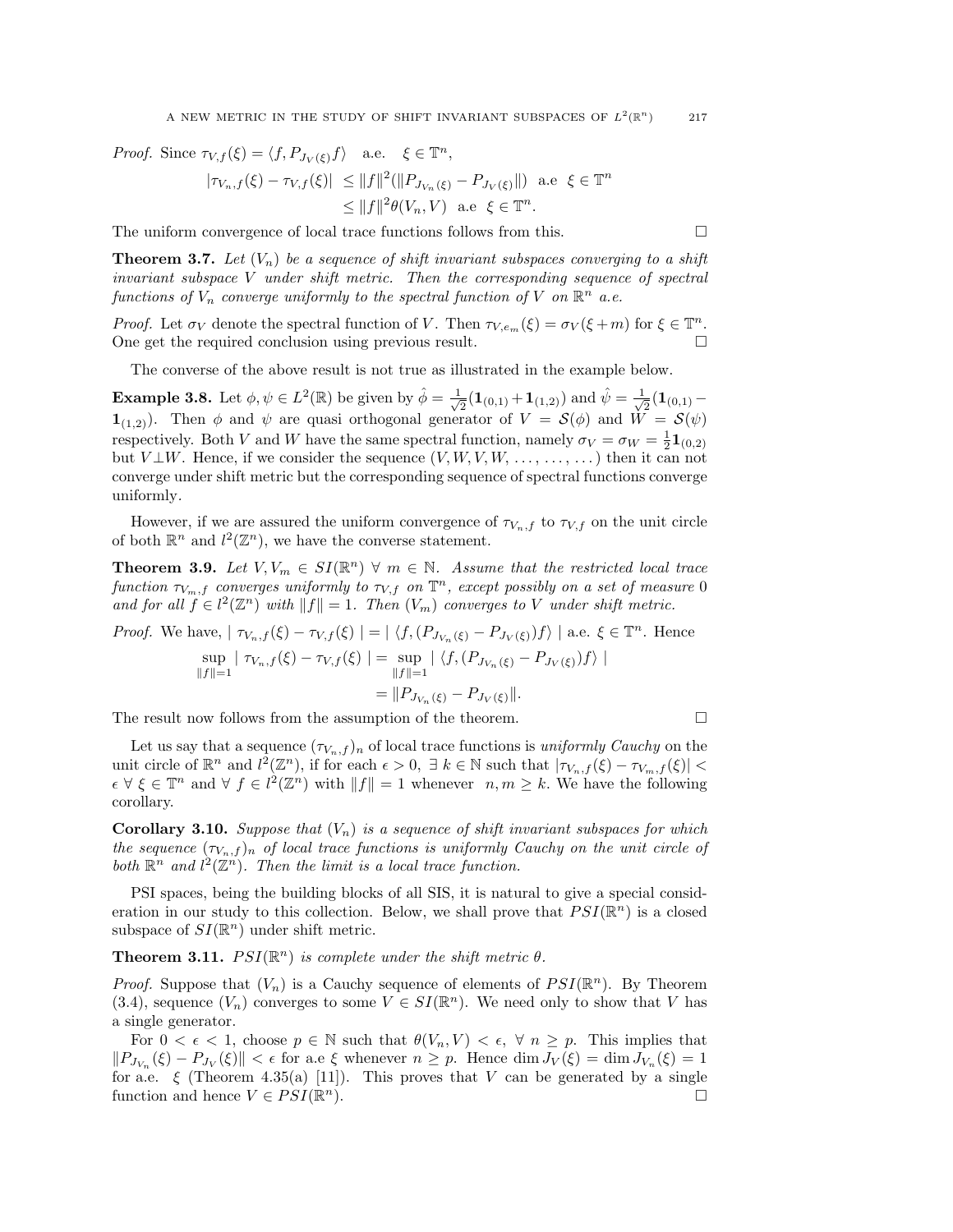**Theorem 3.12.** The space of all SIS with a fixed dimension function is complete under shift metric.

*Proof.* The proof is similar to the proof of Theorem 3.11.

A proof of different flavor and yielding information about the generator of the limit space is given below.

**Theorem 3.13.** Suppose that  $(\phi_n)$  is a Cauchy sequence in  $L^2(\mathbb{R}^n)$  and that each  $\phi_n$ is a quasi orthogonal generator of  $V_n \in PSI(\mathbb{R}^n)$ . If  $(V_n)$  is Cauchy under shift metric, then the limit is also a principal shift invariant space and is generated by the limit of  $(\phi_n)$ .

*Proof.* Let  $(\phi_n)$  converge to  $\phi$  in  $L^2(\mathbb{R}^n)$ . Then we have a subsequence  $(n_k)$  on natural numbers such that  $(\tau \phi_{n_k})$  converges point wise to  $\tau \phi$  in  $L^2(\mathbb{T}^n, l^2(\mathbb{Z}^n))$ . Consequently,  $\|\tau\phi(\xi)\| = \lim_{k \to \infty} \|\tau\phi_{n_k}(\xi)\| = \mathbf{1}_E(\xi)$  for some  $E \subseteq \mathbb{T}^n$ . Therefore  $\phi$  is a quasi orthogonal generator for the principal shift invariant space  $V := \mathcal{S}(\phi)$ .

As  $SI(\mathbb{R}^n)$  is complete under  $\theta$ , there exists a  $W \in SI(\mathbb{R}^n)$  to which  $V_n$  converges. Hence,  $\tau_{V_n,f} \to \tau_{W,f}$  uniformly for a.e  $\xi$  and for each  $f \in l^2(\mathbb{Z}^n)$  as  $n \to \infty$ . Now,

$$
|\tau_{V_{n_k},f}(\xi) - \tau_{V,f}(\xi)| = | |\langle f, \tau \phi_{n_k}(\xi) \rangle|^2 - |\langle f, \tau \phi(\xi) \rangle|^2 |
$$
  

$$
\leq 2||f||^2 ||\tau \phi_{n_k}(\xi) - \tau \phi(\xi)||_{l^2} \quad \forall \ f \in l^2(\mathbb{Z}^n).
$$

From this we get that  $\tau_{V_{n_k},f}(\xi) \to \tau_{V,f}(\xi)$  as  $k \to \infty$  for a.e  $\xi$ . This implies  $\tau_{W,f} =$  $\tau_{V,f}$   $\forall$   $f \in l^2(\mathbb{Z}^n)$ , thereby proving the theorem.

**Corollary 3.14.** Let  $\phi_n \in L^2(\mathbb{R}^n)$  be a quasi orthogonal generator of  $V_n \in PSI(\mathbb{R}^n)$ ,  $n \in \mathbb{N}$  and let  $(\hat{\phi}_n)$  converge pointwise. Further suppose that

- (1) support of all  $\hat{\phi}_n$ 's are contained in a compact set E and
- (2) sequence  $(V_n)$  is Cauchy under shift metric  $\theta$ .

Then sequence  $(V_n)$  converges to a PSI space generated by  $limit(\phi_n)$ .

*Proof.* Suppose  $(\hat{\phi}_n)$  converge pointwise to the function  $\psi$ . The characterization of quasi orthogonal generators gives  $|\hat{\phi}_n(\xi)| \leq 1$  for a.e  $\xi \in \mathbb{R}^n$ . Also using condition 1, for all n, we have

$$
|\hat{\phi}_n|(\xi) \le g(\xi) := \begin{cases} 1, & \xi \in E \\ 0, & \text{otherwise} \end{cases}.
$$

As  $g \in L^2(\mathbb{R}^n)$ ,  $\psi \in L^2(\mathbb{R}^n)$  and  $(\hat{\phi}_n)$  converge to  $\psi$  in  $L^2(\mathbb{R}^n)$ . The result now follows from previous theorem.

**Theorem 3.15.** Let  $\mathcal{S}(\mathbb{R}^n)$  denote the Schwartz class of rapidly decreasing functions on  $\mathbb{R}^n$ . Suppose  $(\phi_n)$  converges to  $\phi$  in  $\mathcal{S}(\mathbb{R}^n)$  where  $\phi_n$  is a quasi orthogonal generator of the PSI space  $V_n$ . Then  $V_n$  converges to the PSI space  $V := \mathcal{S}(\phi)$  under shift metric.

Proof. Let  $\psi_n = \phi_n - \phi$ . Its Fourier transform  $\hat{\psi}_n \in \mathcal{S}(\mathbb{R}^n)$ . Let  $C_n = \sup_{\xi \in \mathbb{R}^n} \{ (1 + \xi_n)^2 \}$  $|\xi| \, |\hat{\psi}_n(\xi)| \}.$  Then  $\|\tau \phi_n(\xi) - \tau \phi(\xi)\| = \sum_k |\hat{\phi}_n(\xi) - \hat{\phi}(\xi)|^2 \leq MC_n^2$  where  $M = \sum_k \frac{1}{(1+|k|)^2}$ . From the convergence of  $\phi_n$  to  $\phi$ , we conclude the uniform convergence of  $\tau\phi_n$  to  $\tau\phi$  in  $\mathbb{T}^n$ . This, in turn, implies convergence of  $V_n$  to V under shift metric.

### 4. Example

Example 4.1. Here we give an example of a sequence of SIS converging under shift metric. Let  $a, a_n, b, b_n > 0$ , be such that  $a^2 + b^2 = 1$ ,  $a_n^2 + b_n^2 = 1$ . Define  $\phi_0$  and  $\phi_n$  by